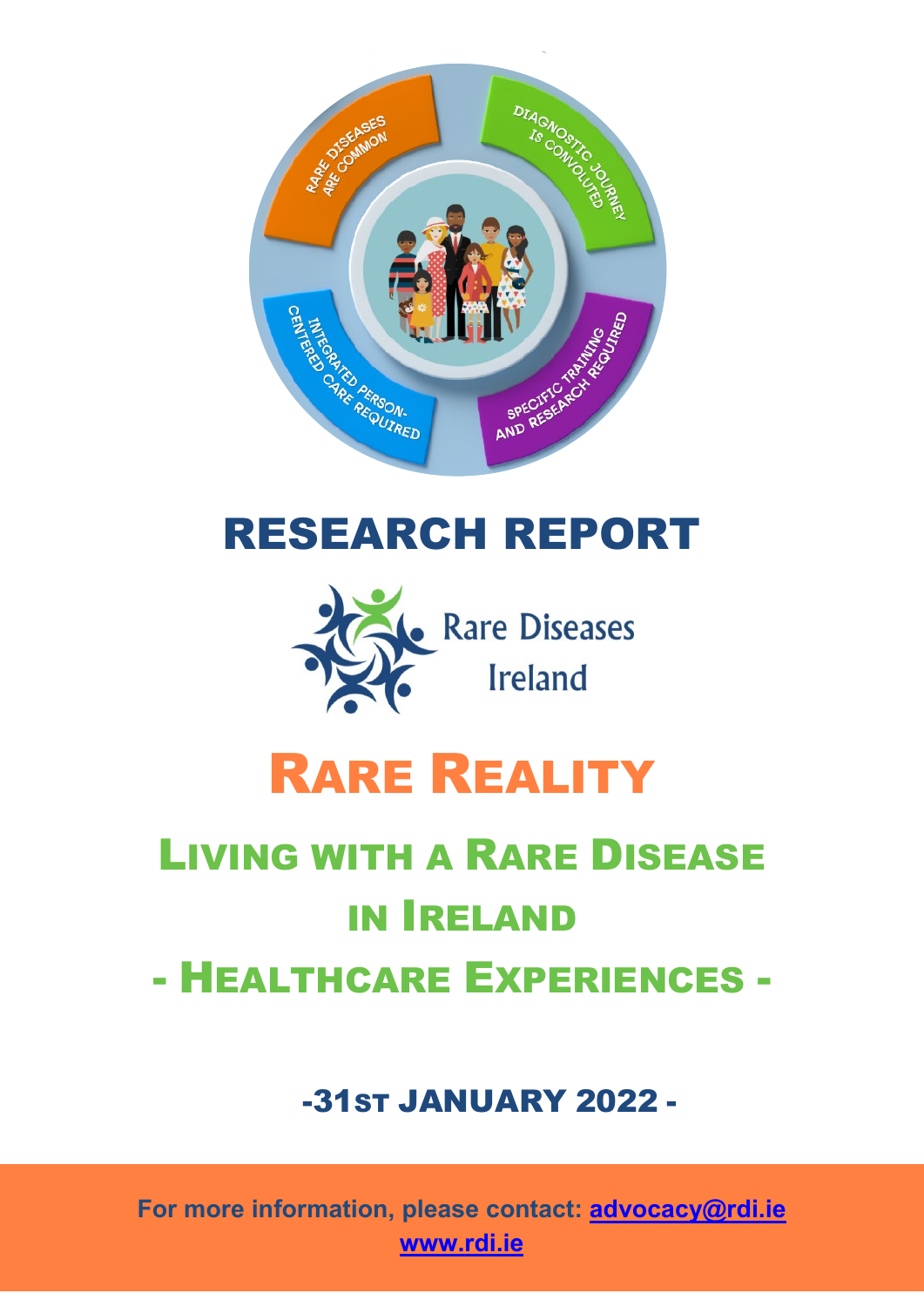

#### Rare Diseases Ireland

is the national alliance for voluntary groups representing people affected by or at risk of developing a rare condition. RDI's mission is equity for people living with rare conditions in Ireland – this means equitable access to diagnosis, treatment, care and opportunity.

### TERMS & ACRONYMS USED IN THIS REPORT

#### **European Reference Networks –**

virtual networks that bring together healthcare providers across Europe to tackle complex or rare medical conditions.

**Genetic testing –** where a person's DNA is tested for changes that could be linked to a rare disease, often used to help diagnose a condition.

**Genetic counselling –** where a trained expert helps an individual, and often their family, to understand how a genetic diagnosis may affect them and their family.

**HCP –** Healthcare Professional

**ICU –** Intensive Care Unit

### REPORT CONTENTS

KEY TAKEAWAYS

THE 'RARE REALITY' – WHY IT **MATTERS** 

RARE DISEASES ARE COMMON

LIVING WITH A RARE DISEASE IN IRELAND

FAST AND ACCURATE DIGNOSIS NEEDED

GENETIC SERVICES REQUIRE RESOURCES URGENTLY

EDUCATION BUILDS TRUST AND IMPROVES LIVES

INTEGRATED PERSON-CENTRED CARE NEEDED

LISTEN AND LEARN – THE LIVED **EXPERIENCE** 

RDI'S CALLS TO ACTION

ACKNOWLEDGEMENTS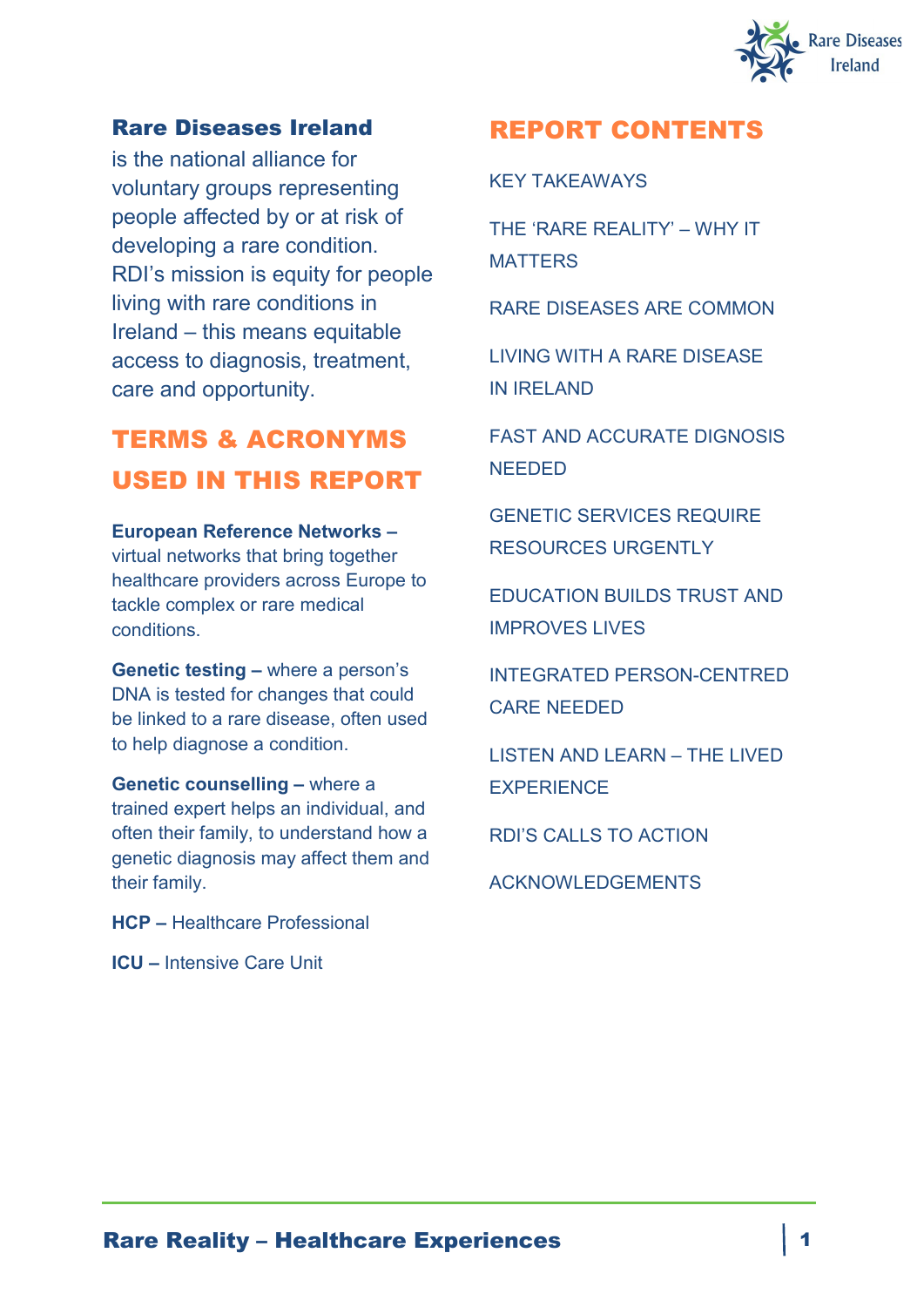

### KEY TAKEAWAYS

This Rare Reality report reveals the shared experiences of those living with rare conditions and identifies solutions that would help.

- Rare disease **diagnosis must be improved**, including timely access to genetic services and the manner in which diagnoses are delivered; genetic services urgently need resources.
- A **lack of awareness** about rare conditions, particularly among GPs and emergency doctors, can lead to delayed diagnoses and treatments; education and appropriate referral pathways are needed for all healthcare professionals.
- People with rare conditions often experience **fragmented care**, and they or their guardians report needing to link up services and specialties themselves, adding to stress levels.
- The **lived experience is a valuable resource** that should be captured to feed into improved care for all with the same and similar conditions.
- There is a **strong appetite for involvement in research** among those living with rare conditions.

### INDIVIDUALLY RARE - COLLECTIVELY COMMON

### RARE DISEASES IN IRELAND

- A rare disease is a disease that affects less than 1 in 2,000 people.
- Around one in every 17 people lives with a rare disease. An estimated 300,000 people live with rare diseases in Ireland.  $1$
- There are 6,000 to 8,000 defined rare diseases. 72% of rare diseases are genetic in origin. [2](#page-2-1)
- A rare disease does not just impact the affected individual. A rare disease has implications for everyone in the immediate family unit and the wider family too - grandparents, aunts, uncles, cousins and second cousins.
- $170\%$  of rare diseases start to show up in childhood.<sup>2</sup>
- At least 3.5% of children in Ireland are diagnosed with a rare disease, a lifelong condition, by age  $15.$ <sup>1</sup>
- Almost six in ten childhood deaths in Ireland are associated with rare  $d$ iseases  $3$

<span id="page-2-0"></span> 1 National Clinical Programme for Rare Diseases. Model of Care for Rare Diseases. https://www.hse.ie/eng/about/who/cspd/ncps/rare-diseases/resources/model-of-care-for-rare-<br>diseases.pdf (Accessed Jan 2022)

<span id="page-2-1"></span><sup>&</sup>lt;sup>2</sup> Nguengang Wakap S, Lambert DM, Olry A, *et al*.Estimating cumulative point prevalence of rare diseases: analysis of the Orphanet database. *Eur J Hum Genet.* 28 (2):165-173 (2020). <sup>3</sup> Gunne, E., McGarvey, C., Hamilton, K. et al. A retrospective review of the contribution of rare

<span id="page-2-2"></span>diseases to paediatric mortality in Ireland. *Orphanet J Rare Dis* **15**, 311 (2020).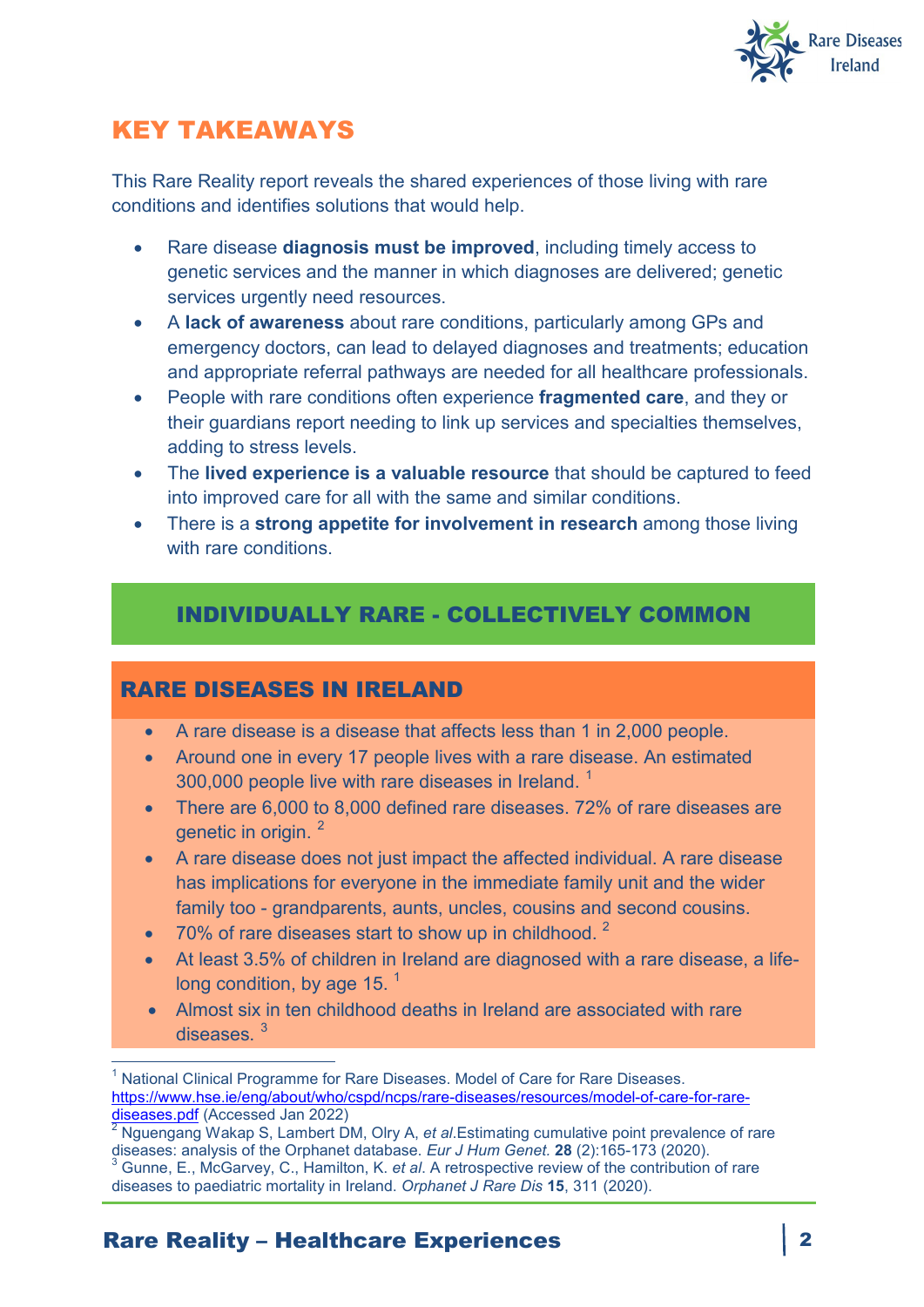

# THE 'RARE REALITY' – WHY IT MATTERS

Hundreds of thousands of people live with rare conditions in Ireland. Their needs are many and varied, including healthcare, education, employment and housing.

This is the first of RDI's "Rare Reality" survey series. The series will address different aspects of the challenges of living with a rare condition. Surveys are administered on-line, with people invited to complete the survey via RDI's website, social media channels and e-mail. Respondents also have the option to complete surveys via phone.

In this first Rare Reality survey, we wanted to take the pulse of how people living with rare conditions and their loved ones feel about the provision of healthcare for them in Ireland. Their healthcare needs are varied and, in many cases are frequent, intense and unmet. We wanted to find out what works, what doesn't work and how that affects the lived experience of people affected by rare conditions. By gathering this information now, we hope to identify ways to improve care and measure progress into the future.

# RARE DISEASES ARE **COMMON**

A rare disease is defined as a disease that affects fewer than 1 in 2,000 individuals in Europe. Between 6,000 and 8,000 individual rare diseases have been identified to date. While individuals living with each identified disease may be rare, collectively they are many. An estimated 300 million people worldwide live with a rare disease, including 300,000 people in Ireland.

Rare diseases are associated with multiple impairments including cognitive, developmental, intellectual, mental, physical and sensory, or some combination of these symptoms. Rare diseases are chronic, progressive, degenerative and often lifethreatening. Rare diseases represent a significant burden on individuals who live with them, on families who are affected by them and on society, not just as a result of the direct costs associated with healthcare but also due to loss of economic activity.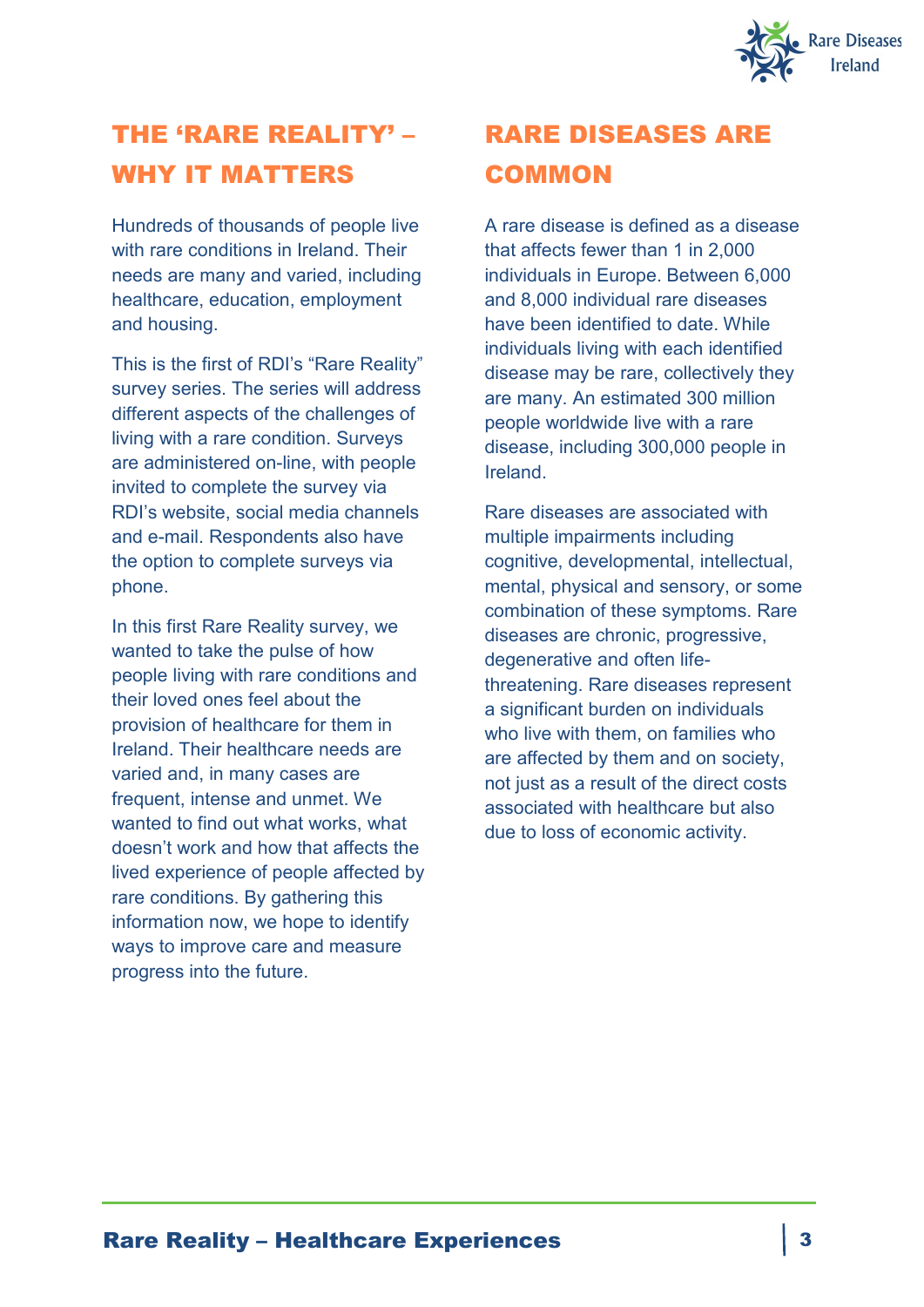

# LIVING WITH A RARE DISEASE IN IRELAND

This Rare Reality survey provides insights into the healthcare experiences of people living with rare conditions. The online survey was completed by 111 eligible participants (people aged 18 years or older living with a rare condition or family members or carers of people with rare conditions) from across every health region in the Republic of Ireland and from Northern Ireland (n=2). The survey was completed in October and early November 2021. Many respondents were happy to share their experiences, and a number made suggestions about how to improve care and access.

Almost six in ten (59%) of the respondents are people living with a rare condition, while just over one third (34%) are parents or guardians of people with rare conditions. Other respondents included spouses and other family members. Nearly one in four of the people living with a rare condition (24%) are aged 15 or under, while almost half (46%) are aged 16 to 49 years.

We asked whether any of 26 areas of the person's health were affected by the rare condition. Brain/spinal-cord/ nerves were the most commonly affected. On average, survey

respondents reported that five areas of health were affected, highlighting the complexity of rare diseases and their impacts on the person.

### the average number **5** the average number<br>**5** of areas of health affected by rare condition

The complexity of rare diseases translates into complex demands on the healthcare system. Only one in four (27%) attend one specialist clinic for management of their condition. One-third (34%) of respondents regularly attend four or more different types of specialist hospital clinics for complete management of their rare condition.

attend 4 or 34% attend 4 or<br>34% more different specialist hospital clinics for regular on-going care

Typically, one in four (24%) respondents engage with hospital/GP services 1-3 times per year and almost half (44%) engage with services in the community 1-3 times per year, However, three in ten (30%) use hospital and/or GP services and almost one in four (23%) use community services more than 10 times per year.

### RARE DISEASES ARE COMPLEX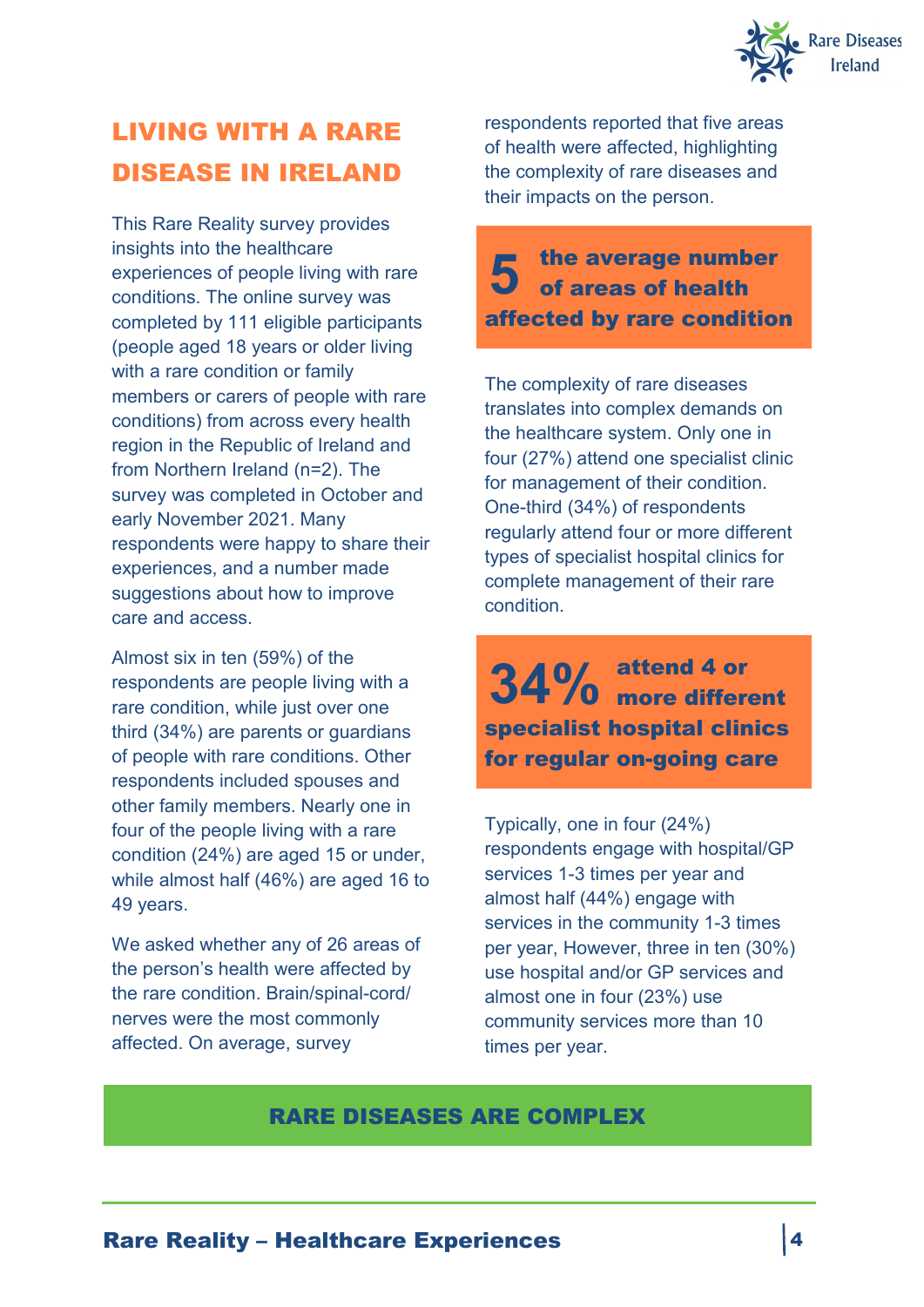

### **Aspects of health affected**

| <b>Heart (Cardiology)</b>                                          | 25% |
|--------------------------------------------------------------------|-----|
| <b>Breathing/ lungs</b><br>(Respiratory)                           | 24% |
| <b>Hormones/ diabetes</b><br>(Endocrinology)                       | 20% |
| Brain/ nerves/ spinal cord<br>(Neurology & Neuromuscular)          | 43% |
| Muscles/ ligaments/ joints/<br>inflammatory (Rheumatology)         | 30% |
| <b>Bones/ joints (Orthopaedics)</b>                                | 23% |
| <b>Skin (Dermatology)</b>                                          | 20% |
| <b>Stomach/ Digestion/ Liver</b><br>(Gastroenterology/ Hepatology) | 25% |
| <b>Kidneys (Nephrology)</b>                                        | 12% |
| Cancer (Oncology)                                                  | 4%  |
| <b>Blood (Haematology)</b>                                         | 12% |
| <b>Reproductive</b>                                                | 6%  |
| <b>Metabolic</b>                                                   | 10% |
| Vision/Eye (Ophthalmology)                                         | 35% |
| <b>Hearing (Audiology)</b>                                         | 21% |
| <b>Mental Health (Psychiatry)</b>                                  | 21% |
| <b>Behavioural difficulties</b>                                    | 17% |
| <b>Speech and Language</b>                                         | 25% |
| <b>Sensory Processing</b>                                          | 20% |
| <b>Intellectual disabilities</b>                                   | 19% |
| <b>Vascular</b>                                                    | 13% |
| Urological (uro-recto-genital)                                     | 6%  |
| <b>Craniofacial &amp; ENT</b>                                      | 16% |
| <b>Birth defects/ Congenital</b><br>malformations                  | 6%  |
| Immune system<br>(Immunology)                                      | 26% |
| <b>Dental</b>                                                      | 19% |

Over the last 5-7 years most respondents report that the experience of care for their rare condition has remained about the same, and the majority feel that awareness of rare diseases has not increased in this period.

Participants reported a marked deterioration of health since March 2020, the start of the Covid-19 pandemic. Only 19% of respondents felt that physical health and health due to the rare condition remained unchanged, while only 12% and 9% felt their mental and emotional health respectively were unchanged.

Meanwhile, 28% of respondents felt that their rare condition deteriorated substantially during the pandemic and 33% felt their physical health deteriorated substantially. 43% felt mental health deteriorated substantially over the period, and 47% felt emotional health deteriorated substantially.

Despite hospitals being effectively 'closed' for routine/elective care for prolonged periods since the start of the pandemic, the survey showed greater dissatisfaction with community-based care than hospital-based care during this time. Respondents commented on the lack of supports during the Covid-19 pandemic and how they saw regression in that period, on how the emphasis on PCR testing led to delays when being seen, on the increased isolation during the pandemic and that while remote consultations can be helpful, they must not become the default.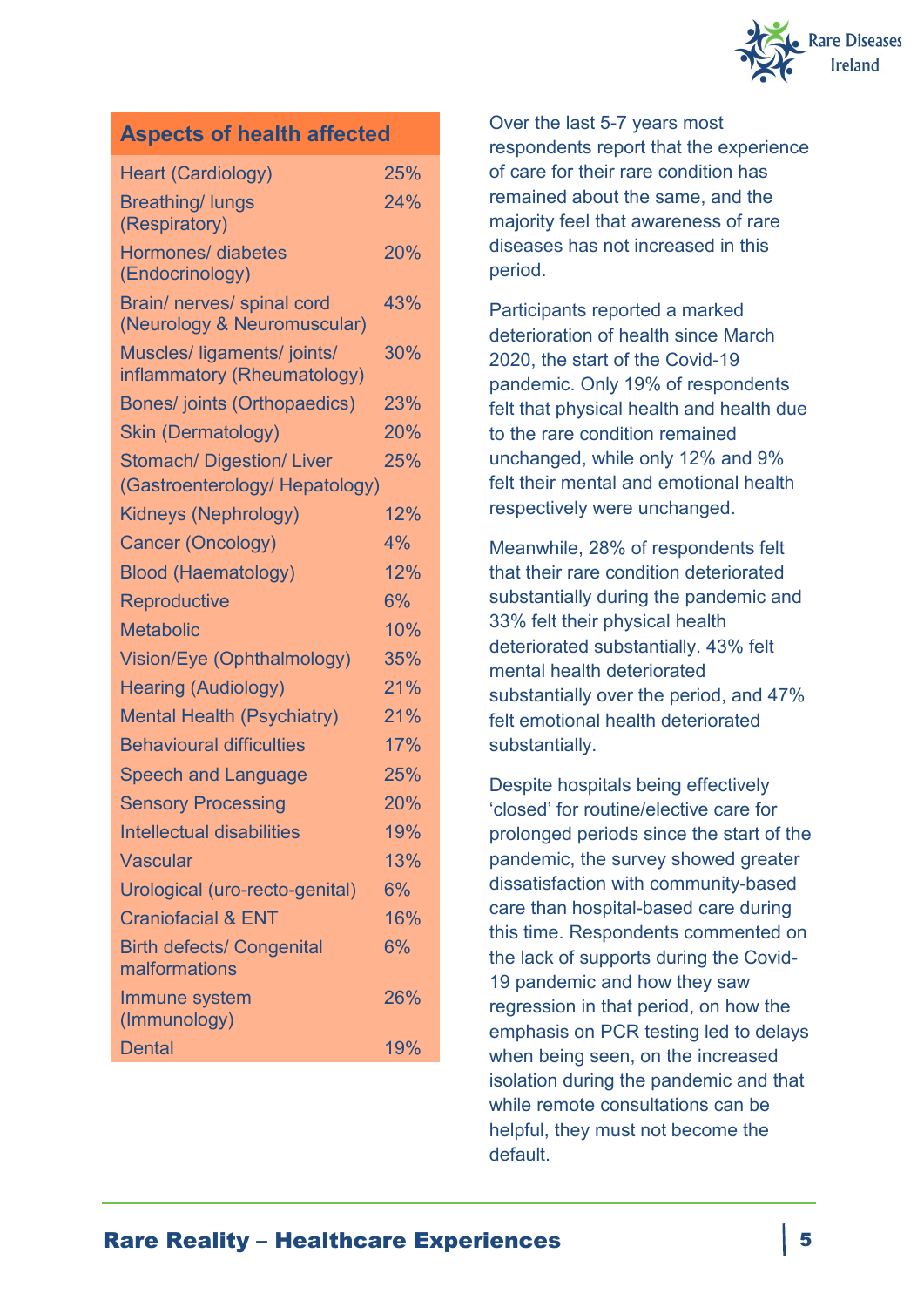

*"As someone at risk of respiratory infection and in need of rapid treatment for respiratory infection, delay to GP care was not good as could not access care until COVID respiratory illness had been ruled out.*

*"Phone consultations helped reduce unnecessary travel. But too many times COVID was used as an excuse not to be seen when I needed to be.*

*"We were previously linked with the early intervention team [….] prior to March 2020 but we have not seen anyone in person since then. They were only allowed see 'assessment of needs' and then Progressing Disability Services was the next excuse. Our daughter has regressed in many areas during this time and has not progressed as expected without access to physio/OT/SLT and psychology. We have been allocated a new CDNT but have still not seen anyone (Oct 2021 - 19 mths).*

 $\_$ 

\_\_\_\_\_\_\_\_\_\_\_\_\_\_\_\_\_\_\_\_\_\_\_\_\_

\_\_\_\_\_\_\_\_\_\_\_\_\_\_\_\_\_\_\_\_\_\_\_\_\_

\_\_\_\_\_\_\_\_\_\_\_\_\_\_\_\_\_\_\_\_\_\_\_\_\_

 $\_$ 

 $\_$ 

\_\_\_\_\_\_\_\_\_\_\_\_\_\_\_\_\_\_\_\_\_\_\_\_\_

\_\_\_\_\_\_\_\_\_\_\_\_\_\_\_\_\_\_\_\_\_\_\_\_\_

 $\_$ 

 $\_$ 

\_\_\_\_\_\_\_\_\_\_\_\_\_\_\_\_\_\_\_\_\_\_\_\_\_

\_\_\_\_\_\_\_\_\_\_\_\_\_\_\_\_\_\_\_\_\_\_\_\_\_

\_\_\_\_\_\_\_\_\_\_\_\_\_\_\_\_\_\_\_\_\_\_\_\_\_

# FAST AND ACCURATE DIAGNOSIS NEEDED

Obtaining a timely and accurate diagnosis is enormously important. Delays in diagnosis or receiving an incorrect diagnosis not only means the person may not get the care they need it may also lead to unnecessary and potentially harmful treatments. Delayed and inaccurate diagnoses also erode trust in the healthcare system and increase frustration and worry among those living with the condition and their families.

Of the respondents who answered, 42% reported initially consulting a doctor more than 10 years earlier, with the same percentage initially consulting their doctor within the previous 2 to 10 years. For some people symptoms start early in life, for others symptoms appear later. For most first symptoms mark the start of life with a life-long rare condition; cure is not the expected outcome.

The time to final diagnosis of a rare condition (or until now, if no definitive diagnosis has been made yet) is long - 21% waited two to five years, 14% waited between five and ten years and 23% waited more than 10 years. Some people reported having symptoms since birth or infancy, but the condition was not diagnosed until later in their childhood or even as an adult.

waited over 5 **37%**yrs for diagnosis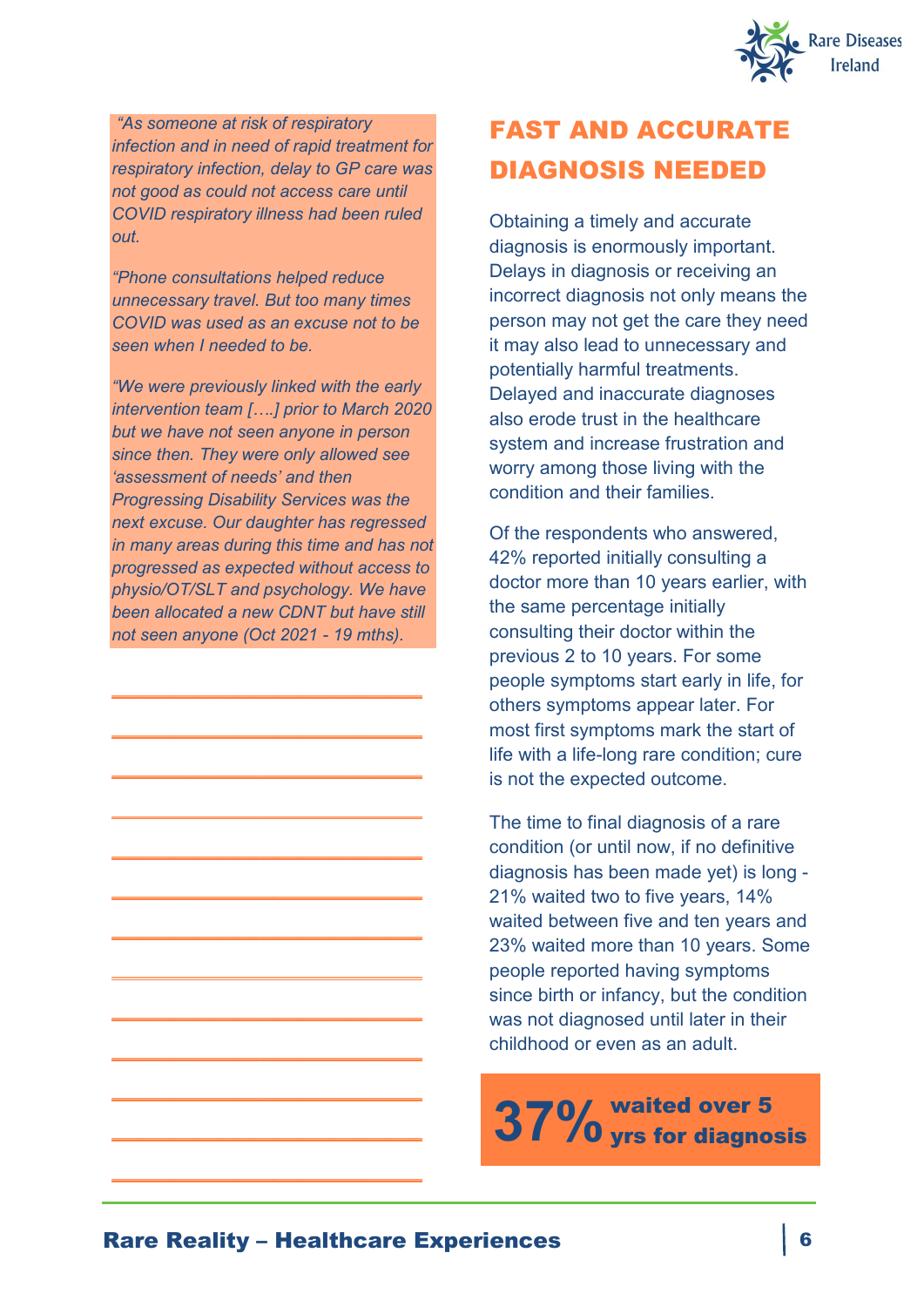

### THE DIAGNOSTIC JOURNEY IS LONG AND CONVOLUTED

*"I suffered from issues possibly from birth looking back at things. Was not getting answers for over 20 years prior to diagnosis.*

*"Symptoms from birth. Diagnosis after age 45 when syndrome finally described in medical publications.*

Getting the final diagnosis of a rare disease first time is a relative rarity itself - more than half (53%) of respondents have been investigated or treated for 3 or more conditions on their journey to diagnosis.

assessed and/ 53% or treated for 3 or more conditions on journey to diagnosis

The vast majority who answered (more than 92%) had received a diagnosis with a named rare condition, but some were still awaiting confirmation. One respondent commented:

*"Unsure, diagnosed wrong twice. Personally still searching for confirmation.* Almost one in two (48%) reported seeing between three and five specialists on their journey to diagnosis, with one in four (25%) seeing six or more specialists before being diagnosed.

saw 3 or more **73%** consultants in different specialties on journey to diagnosis

*"In spite of multiple hospital admissions, routinely seeing ENT, respiratory, asthma clinic, allergy specialist, amongst others, no one suggested an overall neurological exam (it was ultimately his SLT recommended it). Felt this should have been done much earlier.*

*"Receiving a diagnosis provides overwhelming relief for both the person and their family. It is a long process and a worrying time as you fear being unable to be treated without a diagnosis.*

#### **TIME FOR CHANGE**

- We need greater awareness among GPs about referral and support pathways for people with possible rare diseases.
- Early referral for genetic testing could speed up diagnosis.
- Experts from different disciplines and areas of healthcare need to communicate and refer to each other more to improve diagnosis - look at the entire person, not just one aspect.

*"Better medical tools needed in Ireland. Awareness and more specialised doctors needed also."*

#### Rare Reality – Healthcare Experiences 7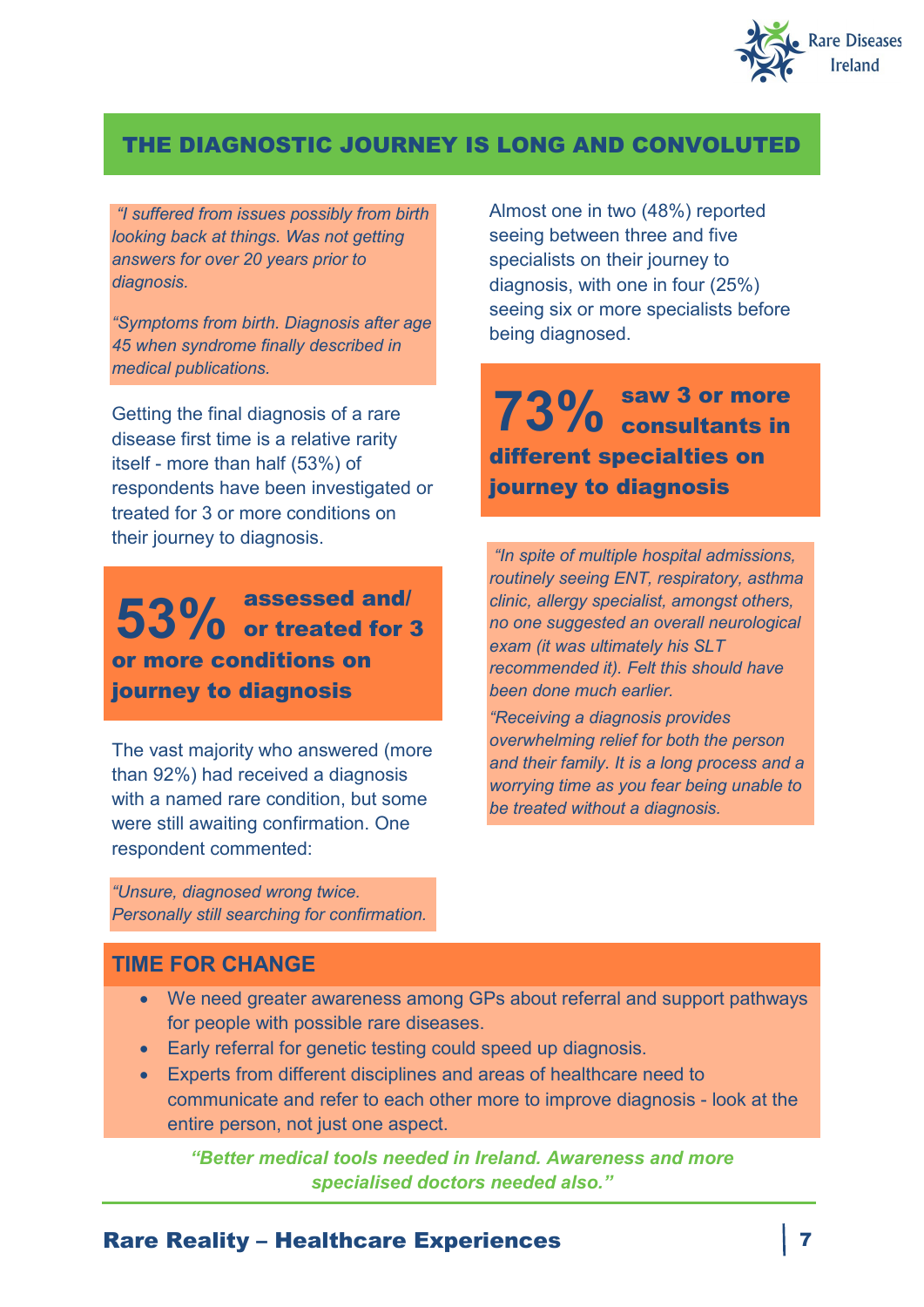

# GENETIC SERVICES REQUIRE RESOURCES URGENTLY

Genetic testing is a cornerstone of diagnosis and treatment for many rare conditions.

Genetic testing was the route to definitive diagnosis for many. The majority - 64% - of respondents had experience of genetic testing for their rare condition, and in a little over three-quarters (77%) of cases, genetic testing provided a definitive diagnosis.

### of those that  $77\%$  of those the set of the set of the set of the set of the set of the set of the set of the set of the set of the set of the set of the set of the set of the set of the set of the set of the set of the set of the set genetic testing received a definitive diagnosis

Timeliness of genetic test results and consultations depends greatly upon their route of access to the services. Three quarters (75%) of respondents received genetic test results within three months when accessed privately compared to just 38% in the public system. Almost one in five (18%) reported waiting more than two years for genetic test results through the public system. In contrast, all test results were delivered within two years within private services.

wait over 2 yrs 18% wait over 2 yrs<br>18% for genetic test results in public system

Perhaps unsurprisingly, people tended to be more satisfied with genetic services when they were delivered privately.

Receiving the results from genetic tests is a potentially life-changing moment for a person and their family. A little more than half (54%) of genetic results were delivered in person among our survey respondents and one-quarter (25%) by phone. Disappointingly, just over one fifth (23%) received results via a letter/email. Given the potential enormity of the diagnosis, or even disappointment when no definitive diagnosis is available, letters and email are not the best way of providing results.

The vast majority (79%) received their genetic test results from a consultant/specialist (split evenly between a geneticist and other specialties). Half of respondents have met a genetic counsellor or consultant. and another quarter would like a referral.

One respondent commented on how they came to know their child's genetic diagnosis through overhearing a conversation in ICU, days before talking with the genetics consultant.

### GENETIC TESTING PROVIDES THE PATH TO DIAGNOSIS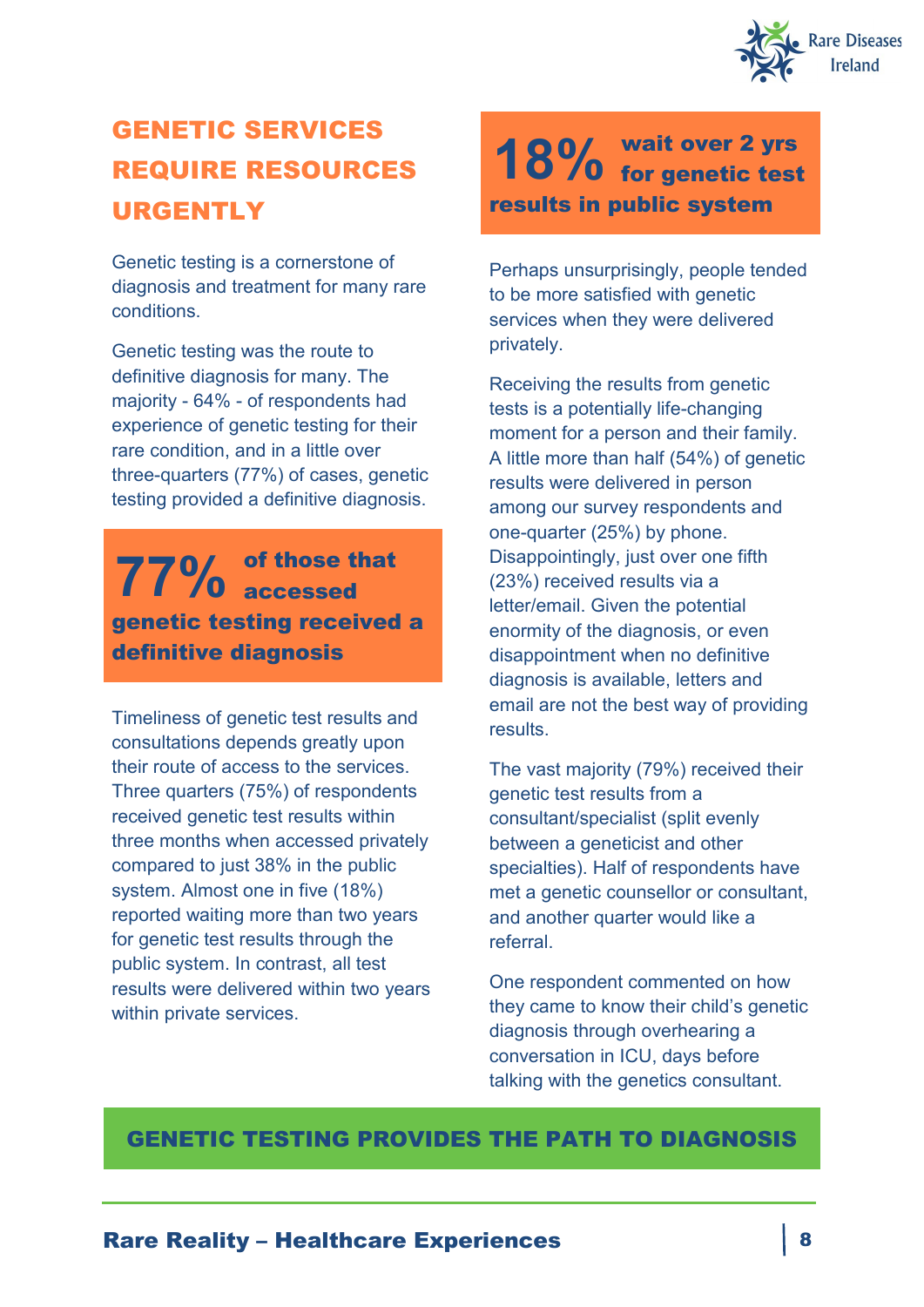

*"The genetics service is severely understaffed and underfunded but yet more and more individuals are being tested due to the advancement in genetic testing and patient outcomes. The service is in crisis I would go as far as to say. Our option was either wait 2-3 years to have the test results explained to us or see the one private geneticist in two weeks. I feel the aftercare following on from a diagnosis is non-existent. There is no counselling for the parents in respect of delivering often a life changing test result/diagnosis. We feel like there is so much more that could be done but feel completely abandoned by the system.* 

*"If you could only get genetic counselling it would be great. The waiting list is unreal.*

**\_\_\_\_\_\_\_\_\_\_\_\_\_\_\_\_\_\_\_\_\_\_\_\_\_\_\_\_\_\_\_**

**\_\_\_\_\_\_\_\_\_\_\_\_\_\_\_\_\_\_\_\_\_\_\_\_\_\_\_\_\_\_\_**

**\_\_\_\_\_\_\_\_\_\_\_\_\_\_\_\_\_\_\_\_\_\_\_\_\_\_\_\_\_\_\_**

**\_\_\_\_\_\_\_\_\_\_\_\_\_\_\_\_\_\_\_\_\_\_\_\_\_\_\_\_\_\_\_**

**\_\_\_\_\_\_\_\_\_\_\_\_\_\_\_\_\_\_\_\_\_\_\_\_\_\_\_\_\_\_\_**

**\_\_\_\_\_\_\_\_\_\_\_\_\_\_\_\_\_\_\_\_\_\_\_\_\_\_\_\_\_\_\_**

**\_\_\_\_\_\_\_\_\_\_\_\_\_\_\_\_\_\_\_\_\_\_\_\_\_\_\_\_\_\_\_**

**\_\_\_\_\_\_\_\_\_\_\_\_\_\_\_\_\_\_\_\_\_\_\_\_\_\_\_\_\_\_\_**

**\_\_\_\_\_\_\_\_\_\_\_\_\_\_\_\_\_\_\_\_\_\_\_\_\_\_\_\_\_\_\_**

*"My parents and siblings all had to be genetically tested - we had little information or support. We got most of our information off the internet.*

*"I was given very little information with diagnosis. I wasn't even fully aware genetic tests were still outstanding. Knew they had "ran bloods" and had gotten some results back, but wasn't aware more (genetics) were outstanding. Therefore the diagnosis was a complete bolt out of the blue. I was on my own with my young son present & demanding my attention whilst receiving this diagnosis. I was tested on the day and not informed when results came back. Found out incidentally when a different consultant mentioned it. In spite of many questions we still have not seen a genetic counsellor.*

**\_\_\_\_\_\_\_\_\_\_\_\_\_\_\_\_\_\_\_\_\_\_\_\_\_\_\_\_\_\_\_**

**\_\_\_\_\_\_\_\_\_\_\_\_\_\_\_\_\_\_\_\_\_\_\_\_\_\_\_\_\_\_\_**

**\_\_\_\_\_\_\_\_\_\_\_\_\_\_\_\_\_\_\_\_\_\_\_\_\_\_\_\_\_\_\_**

**\_\_\_\_\_\_\_\_\_\_\_\_\_\_\_\_\_\_\_\_\_\_\_\_\_\_\_\_\_\_\_**

**\_\_\_\_\_\_\_\_\_\_\_\_\_\_\_\_\_\_\_\_\_\_\_\_\_\_\_\_\_\_\_**

**\_\_\_\_\_\_\_\_\_\_\_\_\_\_\_\_\_\_\_\_\_\_\_\_\_\_\_\_\_\_\_**

**\_\_\_\_\_\_\_\_\_\_\_\_\_\_\_\_\_\_\_\_\_\_\_\_\_\_\_\_\_\_\_**

**\_\_\_\_\_\_\_\_\_\_\_\_\_\_\_\_\_\_\_\_\_\_\_\_\_\_\_\_\_\_\_**

**\_\_\_\_\_\_\_\_\_\_\_\_\_\_\_\_\_\_\_\_\_\_\_\_\_\_\_\_\_\_\_**

#### **TIME FOR CHANGE**

- Early referral for genetic testing could speed up diagnosis.
- Make it easier for people with a family history to be referred for genetic testing by their GP.
- Deliver genetic testing results in a manner that takes into account the psychological and emotional impact and the individual's need for more information.
- Provide more resources for genetic counselling to improve access.

*"Access should be quick as critical decisions that will impact the life of the individual with the condition and the family need to be made ASAP."*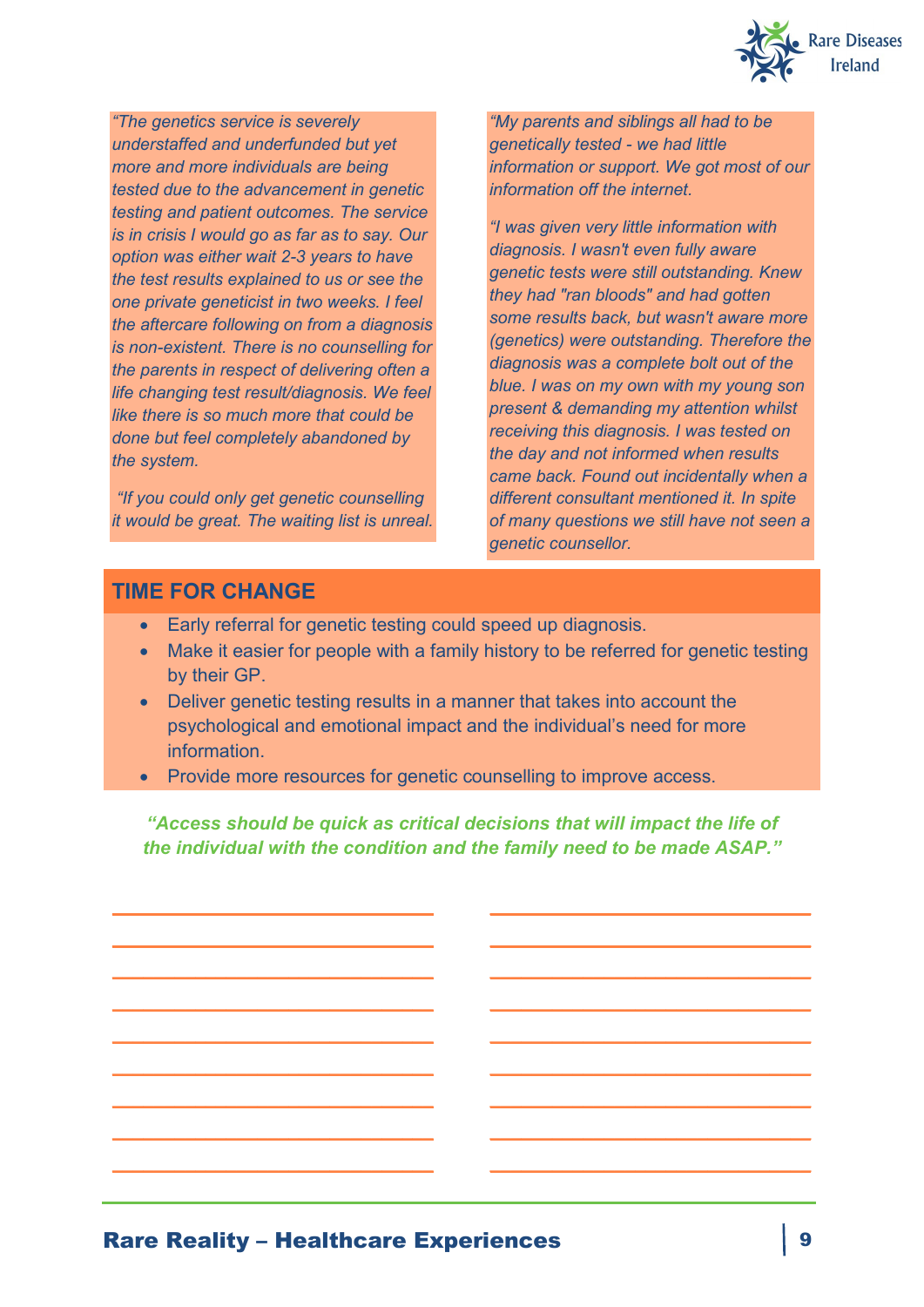

# EDUCATION BUILDS TRUST AND SAVES LIVES

Being informed about a rare disease is important when living with one. Specialist clinics, patient organisations and online fora (such as closed Facebook groups and blogs) are key sources of information for many living with rare conditions and their family members.

The majority of respondents in our survey felt they themselves had sufficient information about the rare condition they are dealing with. Around one-third of respondents reported that they have (or the person with the rare condition has) an alert card or ID bracelet that provides information about their condition in case of a medical emergency.

However, there was a strong sense among respondents that healthcare professionals do not have sufficient information about rare conditions in general, and about their rare condition and specific symptoms and needs. This lack of information was particularly pronounced in primary care (e.g. GP clinic), emergency care (ambulance and EDs) and social care.

When asked about information provided by healthcare professionals, 29% expressed satisfaction with information provided pre-diagnosis. This figure increased at time of

diagnosis to 38%, with a marginal drop to 37% following diagnosis.

### satisfied with information provided by healthcare professionals **29-38%**

Interestingly, the perceived lack of awareness and knowledge among different groups of healthcare professionals correlated with lower trust in those groups of healthcare professionals. This suggests that increasing awareness and education among healthcare professionals about rare diseases could build greater trust with affected individuals and their families and care providers.

*"There is still a gap in knowledge especially at primary care (GP) relating to rare diseases and this can cause a delay in getting the appropriate diagnosis.*

*"Information and support is in the main provided by support group and linking in with European and international clinicians and researchers. Things could be improved if the rare disease group's expertise was utilised.*

*"When I have to attend a new medical professional they always have to Google my condition. It's very frustrating and I find they only want to treat what is relevant to their area and not my whole body. Anyone living with a condition knows it will affect different areas of your body so why professionals do not take this into account is beyond me.*

### KNOWLEDGE AND TRUST GO HAND IN HAND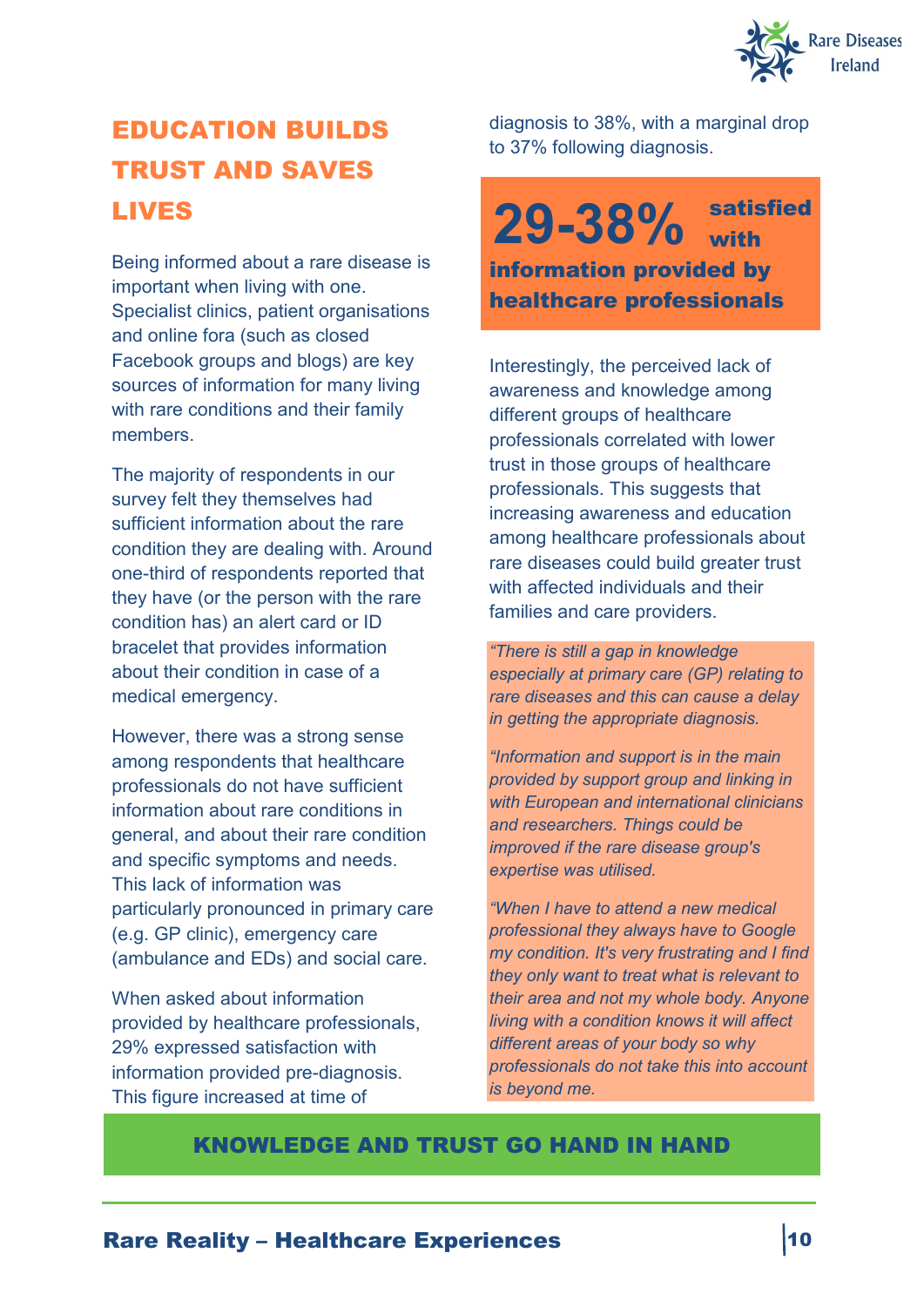

### **TIME FOR CHANGE**

- Include more education on rare diseases in the training of all healthcare professionals.
- Incorporate training from patient organisations and affected individuals into healthcare professional training curriculums.
- Provide information about rare conditions in dentists, opticians and allied health professionals.
- Increase support for patient-focused conferences and information groups.

"Last year I asked for a letter from my consultant to carry on me with relevant details and care needed in an emergency situation."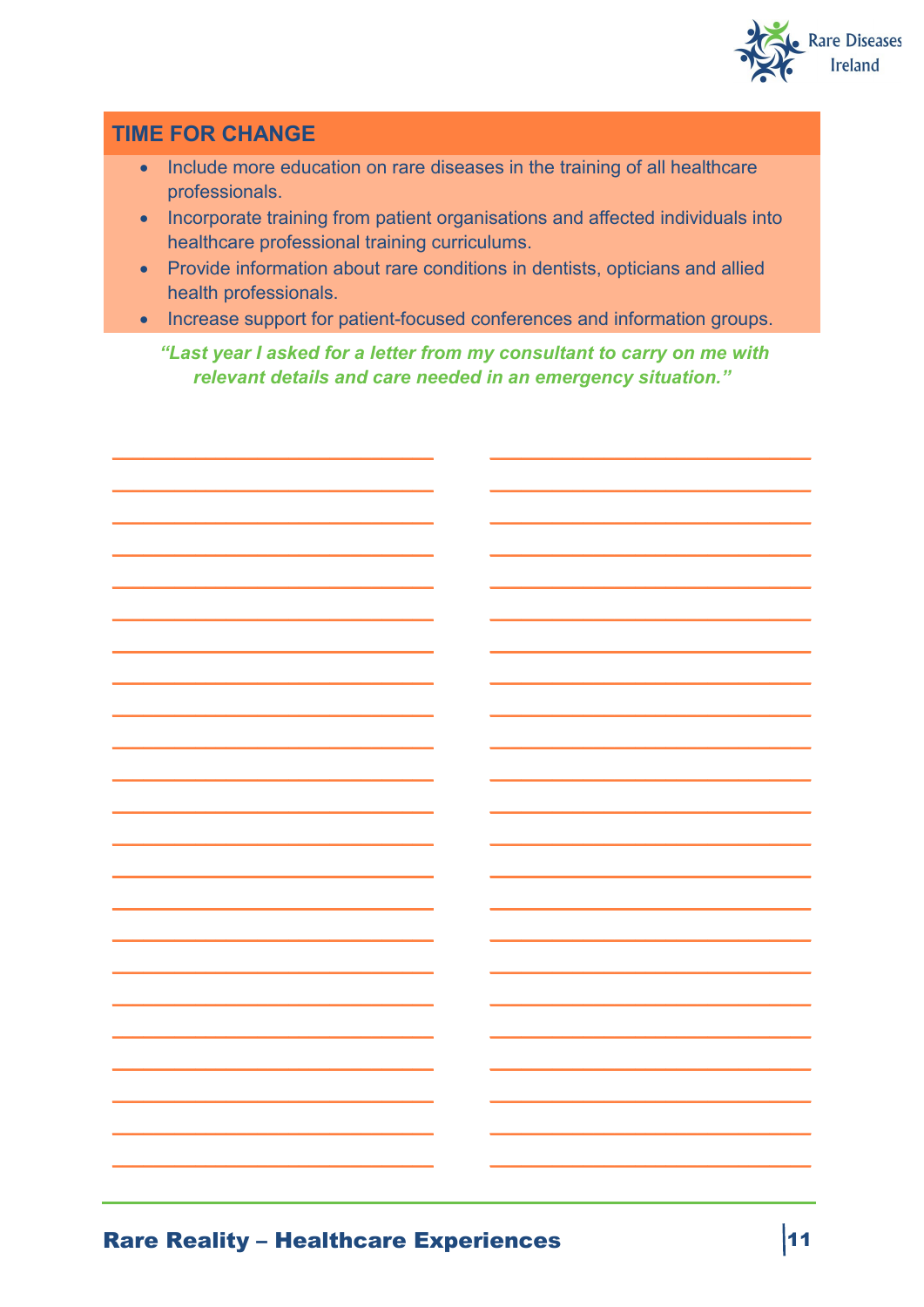

## INTEGRATED PERSON-CENTRED CARE

A major challenge for many people with rare diseases is obtaining care from an expert-led multi-disciplinary team that meets their needs.

We found that only 62% of respondents receive care from a specialist consultant with expertise in their condition and only 44% of respondents said that this care is provided through an expert led multidisciplinary care centre. Almost one third (31%) of respondents indicate that there is no specialist in Ireland that has any expertise in their rare condition. While not surprising, given the number of rare conditions and the ultra-rare nature of many of them (less than 1 per million population), what is concerning is that many of these have also not been given the opportunity to avail of expert care in locations outside of Ireland.

### no medical expert for the **31%**rare condition in Ireland

Small numbers have travelled internationally for diagnosis (13%), assessment (18%) and/or care (11%). The EU's Cross Border directive is designed to address the needs of people requiring access to specialist expert care that is not available within their home country, but it is not delivering on the ground for individuals and families in Ireland, with some

incurring significant out-of-pocket expenses that are subsequently not reimbursed.

*"Even though the neurologists in Ireland could not answer our questions or give a clear pathway for care we were deemed ineligible for payment/reimbursement of €18,500 when we took our neurologists advice and travelled to London to a specialist doctor and had specific tests done there.*

We asked participants about "treatments" that they have received, using a very wide definition, as follows: any type of medicine, therapy, surgery, or other medical treatments directly related to the rare condition. Just over half of respondents knew of one or more treatments for their rare condition and almost half of respondents reported being satisfied or very satisfied with the effects of any treatment they had received.

*"Ongoing it's tough to have to pay for GP visits, consultant visits and drug payment scheme. List of life long illnesses to narrow to qualify*

*"Specialist knowledge and therapies in Ireland would be life changing for our child*

*"The medication I take keeps me alive. Some of the medications are not covered by the HSE in Ireland and the costs are exorbitant.*

*"A dedicated multi-disciplinary centre is needed*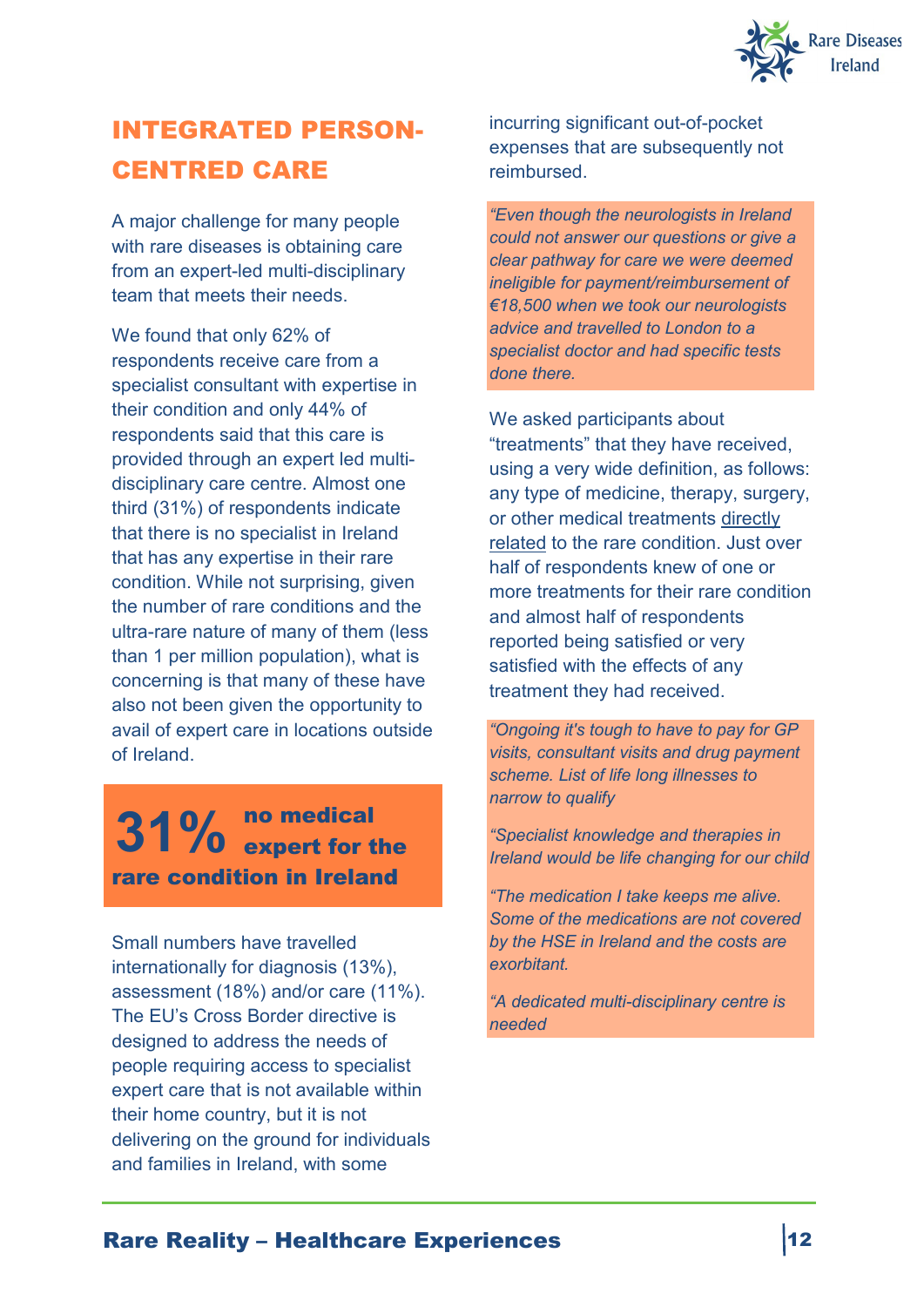

### ORGANISE CARE AROUND NEEDS OF THE INDIVIDUAL

Of the respondents that received a treatment (57%), the vast majority (84%) were provided treatments to relieve symptoms, and just under half (48%) had treatment to slow down or stop deterioration. A small number had a treatment to prevent (5%) or cure (11%) the condition.

Almost one in five (19%) reported that approved treatment was not available in Ireland due to waiting lists, HSE infrastructure/processes (19%) and lack of reimbursement (18%).

The vast majority (81%) of those that accessed treatment for their condition received it as part of their routine care provided by their specialist/GP. Only 6% accessed treatment through the treatment abroad scheme, 8% via a clinical trial and 4% via a managed access/compassionate use programme.

Only one in five (22%) of respondents said that there is a documented care pathway for their rare condition, with a smaller number (15%) indicating that they had a personalised care plan in place that describes the specific health services and supports that are needed for them.

documented 22% documented<br>22% care pathway personalised care plan **15%**

*"At diagnosis, there was no clear pathway. Now in full time care there is a clear personalised care plan. Very satisfied with the level of care in the care facility.*

Almost half (48%) were dissatisfied or very dissatisfied with information and support received on the rare condition and plans for their future care.

### care is not **73%** coordinated

A large majority of respondents (73%) do not feel that care is coordinated effectively. Almost half (47%) do not believe healthcare professionals work as a team. Only 41% feel that timing and frequency of appointments are convenient and 55% want more appointments to be provided locally.

feel healthcare professionals **47%** do not work as a team

*"Care is very much dependent on us arranging it & coordinating it between specialists. The majority of care is private as we could not secure all care required via the public system. It is an enormous financial strain.*

*"Seems as if nobody talks to each other and care gets mixed up as a result. If you are not able to be your own advocate, you will suffer from the lack of coordination around healthcare.*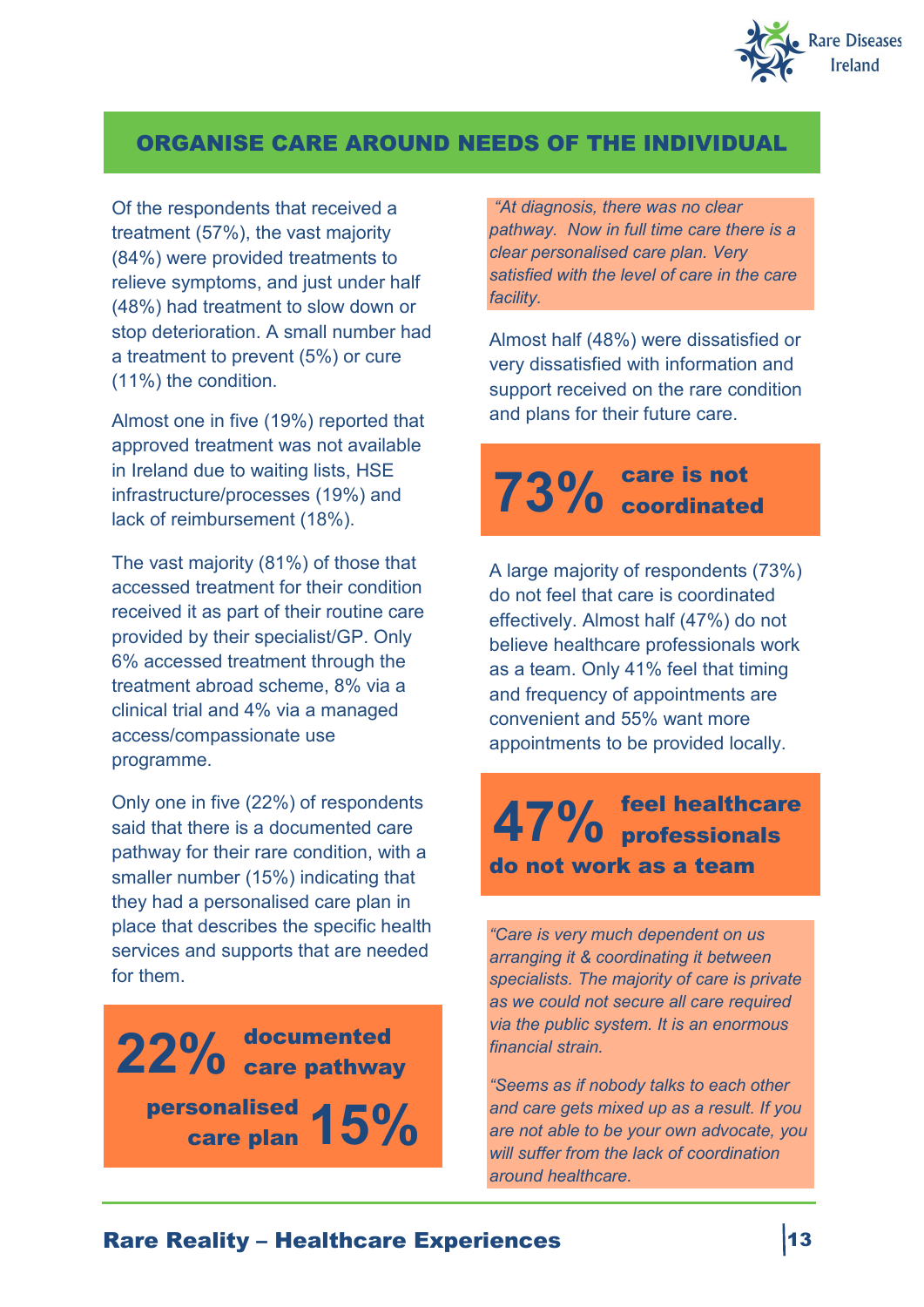

Transitioning from paediatric to adult care is a particularly challenging time, as 'adult' children begin to manage their own care. Fewer than one in five (16%) of those that have transitioned expressed satisfaction with the experience. Respondents commented on the lack of co-ordination between

**\_\_\_\_\_\_\_\_\_\_\_\_\_\_\_\_\_\_\_\_\_\_\_\_\_\_\_\_\_\_\_**

**\_\_\_\_\_\_\_\_\_\_\_\_\_\_\_\_\_\_\_\_\_\_\_\_\_\_\_\_\_\_\_**

**\_\_\_\_\_\_\_\_\_\_\_\_\_\_\_\_\_\_\_\_\_\_\_\_\_\_\_\_\_\_\_**

**\_\_\_\_\_\_\_\_\_\_\_\_\_\_\_\_\_\_\_\_\_\_\_\_\_\_\_\_\_\_\_**

**\_\_\_\_\_\_\_\_\_\_\_\_\_\_\_\_\_\_\_\_\_\_\_\_\_\_\_\_\_\_\_**

**\_\_\_\_\_\_\_\_\_\_\_\_\_\_\_\_\_\_\_\_\_\_\_\_\_\_\_\_\_\_\_**

**\_\_\_\_\_\_\_\_\_\_\_\_\_\_\_\_\_\_\_\_\_\_\_\_\_\_\_\_\_\_\_**

**\_\_\_\_\_\_\_\_\_\_\_\_\_\_\_\_\_\_\_\_\_\_\_\_\_\_\_\_\_\_\_**

**\_\_\_\_\_\_\_\_\_\_\_\_\_\_\_\_\_\_\_\_\_\_\_\_\_\_\_\_\_\_\_**

**\_\_\_\_\_\_\_\_\_\_\_\_\_\_\_\_\_\_\_\_\_\_\_\_\_\_\_\_\_\_\_**

**\_\_\_\_\_\_\_\_\_\_\_\_\_\_\_\_\_\_\_\_\_\_\_\_\_\_\_\_\_\_\_**

**\_\_\_\_\_\_\_\_\_\_\_\_\_\_\_\_\_\_\_\_\_\_\_\_\_\_\_\_\_\_\_**

children's hospital services and voluntary and therapy services, and that adult services were not equipped for some rare conditions.

### satisfied with 16% satisfied with the **16%**

**\_\_\_\_\_\_\_\_\_\_\_\_\_\_\_\_\_\_\_\_\_\_\_\_\_\_\_\_\_\_\_**

**\_\_\_\_\_\_\_\_\_\_\_\_\_\_\_\_\_\_\_\_\_\_\_\_\_\_\_\_\_\_\_**

**\_\_\_\_\_\_\_\_\_\_\_\_\_\_\_\_\_\_\_\_\_\_\_\_\_\_\_\_\_\_\_**

**\_\_\_\_\_\_\_\_\_\_\_\_\_\_\_\_\_\_\_\_\_\_\_\_\_\_\_\_\_\_\_**

**\_\_\_\_\_\_\_\_\_\_\_\_\_\_\_\_\_\_\_\_\_\_\_\_\_\_\_\_\_\_\_**

**\_\_\_\_\_\_\_\_\_\_\_\_\_\_\_\_\_\_\_\_\_\_\_\_\_\_\_\_\_\_\_**

**\_\_\_\_\_\_\_\_\_\_\_\_\_\_\_\_\_\_\_\_\_\_\_\_\_\_\_\_\_\_\_**

**\_\_\_\_\_\_\_\_\_\_\_\_\_\_\_\_\_\_\_\_\_\_\_\_\_\_\_\_\_\_\_**

**\_\_\_\_\_\_\_\_\_\_\_\_\_\_\_\_\_\_\_\_\_\_\_\_\_\_\_\_\_\_\_**

**\_\_\_\_\_\_\_\_\_\_\_\_\_\_\_\_\_\_\_\_\_\_\_\_\_\_\_\_\_\_\_**

**\_\_\_\_\_\_\_\_\_\_\_\_\_\_\_\_\_\_\_\_\_\_\_\_\_\_\_\_\_\_\_**

**\_\_\_\_\_\_\_\_\_\_\_\_\_\_\_\_\_\_\_\_\_\_\_\_\_\_\_\_\_\_\_**

### **TIME FOR CHANGE**

- Healthcare professionals should approach individuals presenting with rare symptoms or diseases holistically. We need joined up thinking across all disciplines.
- Care should be co-ordinated between teams, between the hospital and the community and when transitioning from children's to adult services - it places a greater burden on the individual and their family and carers when they need to do this work.
- More must be done to ensure that those who do not have access to specialist expert care in Ireland have links to the expertise across Europe via European Reference Networks (ERNs).

*"We as parents have to coordinate multiple professionals across multiple sites with no help from a coordinator/key worker. It would help with decision making and planning if we could have meeting (virtual or in person) with all members of the team across hospital/community/preschool, etc. to help with planning."*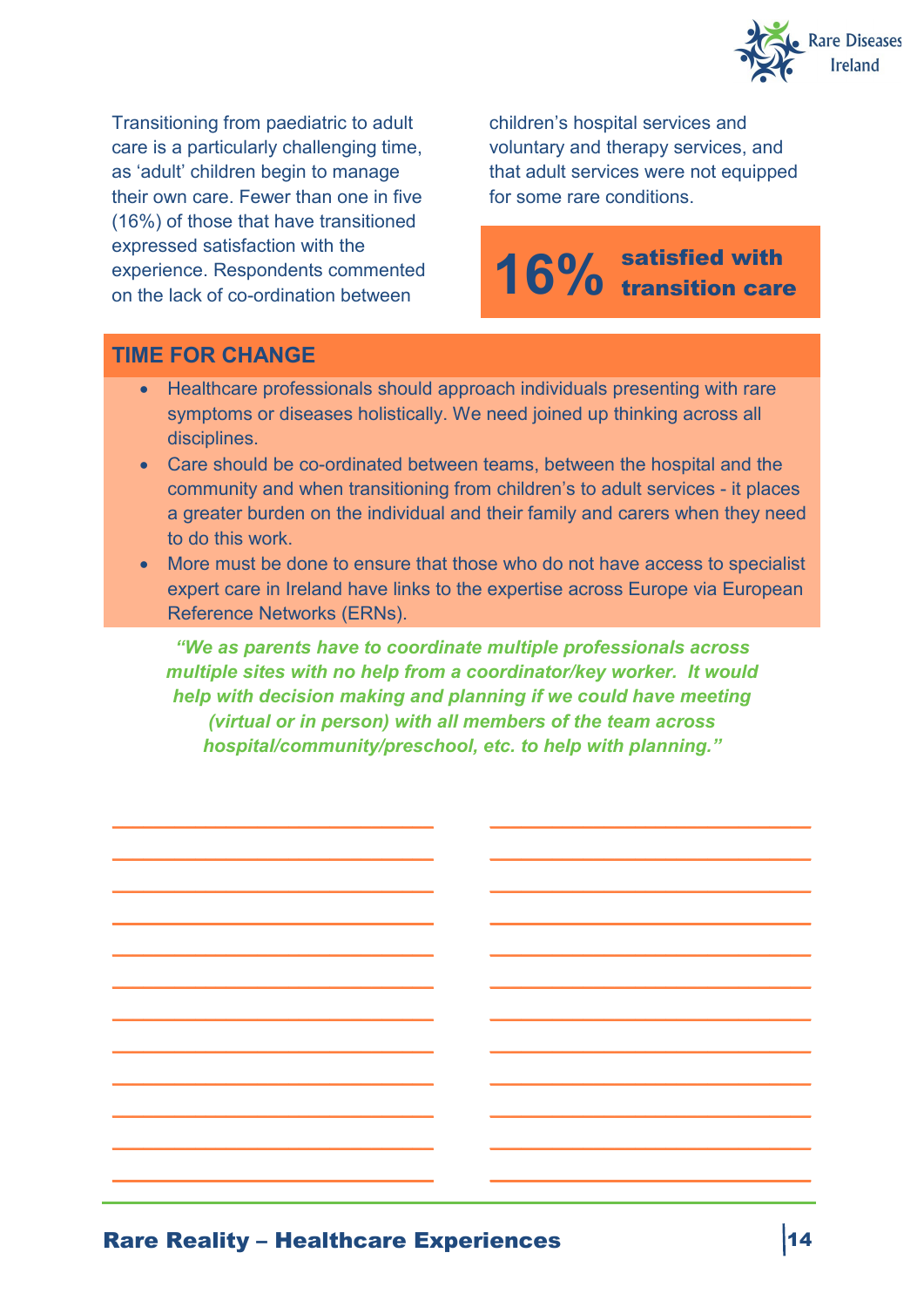

# LISTEN AND LEARN - THE LIVED EXPERIENCE

Levels of trust and confidence and a feeling of being listened to tended to be higher when dealing with hospital and GP staff, and lower with emergency and other community services and social care.

Fewer than half of respondents (46%) felt listened to by hospital/GP based healthcare professionals, dropping to only one in five (20%) respondents feeling listened to in emergency and social care settings.

## hospital & GP  $46\%$  nospital & Q Emergency & social care listen

*It's like banging your head against a brick wall. Not being heard or listened to.*

*Medics need to listen to the people living with the condition.*

*We are told as opposed to consulted.* 

Listening and sharing information and experience is a two-way process. Healthcare providers need to empower those living with rare conditions and enable them to manage and recommend care for themselves.

*"My child has a diagnosis. I am still waiting for her mutation to understand mode of treatment.*

39 respondents reported engaging with research in the last seven years, mostly through sharing information with or joining a condition-specific registry, taking part in research for health or social care and completing surveys around the lived experience. Only small numbers have had involvement in interventional drug (13%) and/or device (3%) trials. Sadly there is also very low involvement in PPI initiatives, where patients' views are included in research prioritisation, design and oversight.

More than 80% of respondents would like more opportunities to take part in research. Priorities for research are therapeutics (drugs/devices), disease mechanisms and diagnosis.

# want more 15% 80% want more get involved in research

*"Because it's a rare disease it seems pharmaceutical companies are not interested in providing medication because it's not profitable.*

*"Think it's important to take part in research to raise awareness and help profile a rare diagnosis* 

*"Research is very poor in Ireland. I have contacted America and UK for research programmes.*

### EXPERT BY EXPERIENCE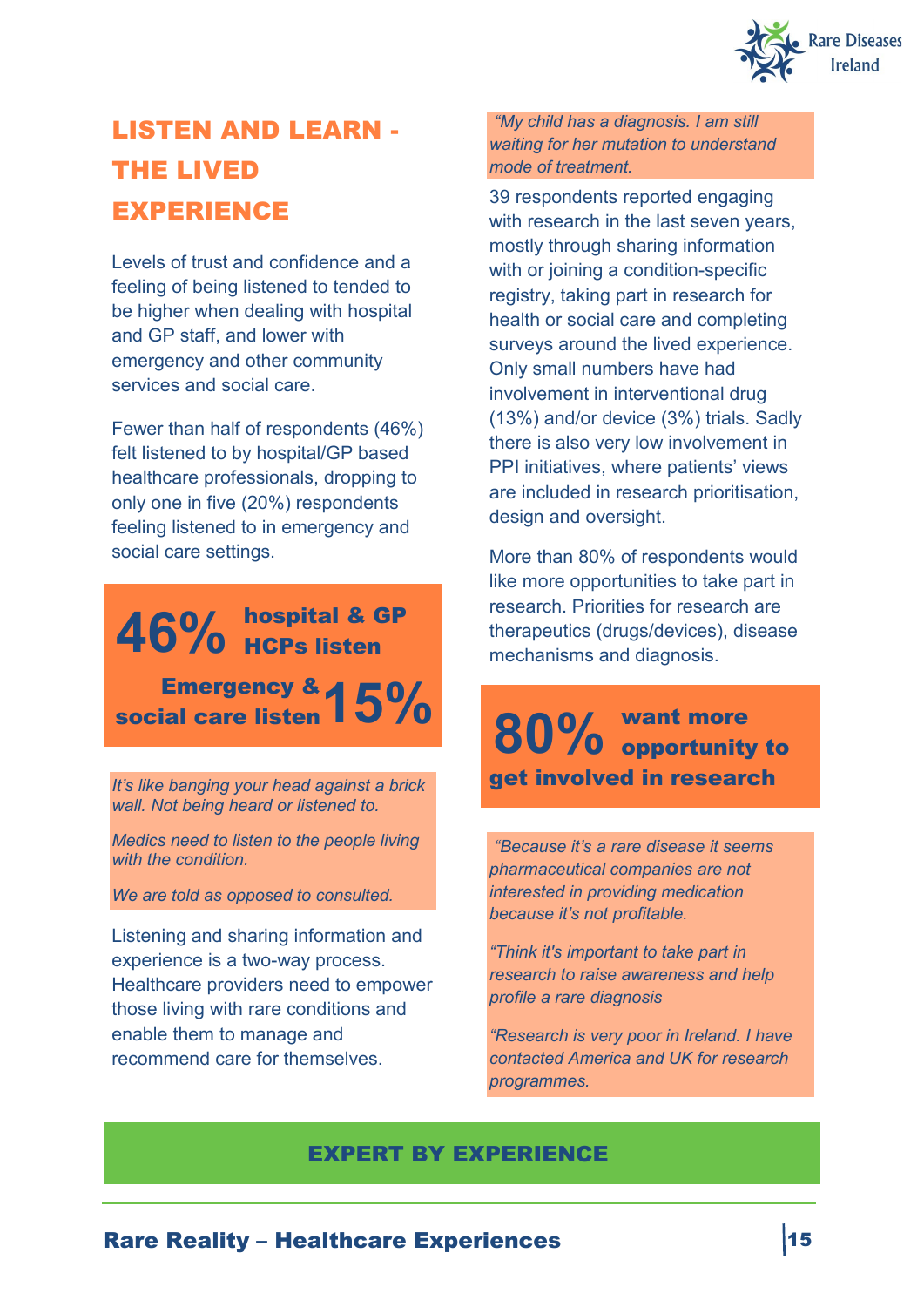

### RDI'S CALLS TO ACTION

#### **RAPID DIAGNOSIS AND COMPREHENSIVE GENETIC SERVICES**

The first step on the rare journey is diagnosis – this must be expedited. People living with rare conditions are waiting too long for a diagnosis and are adding to waiting list numbers as they move from specialty to specialty and undergo a battery of tests. First steps are easier expedited access to genetic testing and comprehensive newborn screening.

#### **INTEGRATED CARE & TREATING THE WHOLE PERSON AS OPPOSED TO THE SYMPTOM**

It should not be up to the individual to manage their care alone. Cross-functional multi-disciplinary teams representing all of their care providers in the hospital and the community would enable more holistic care to be provided. Technology should be exploited to help manage their care and their condition. Where appropriate, services should be community based, near to where people live.

#### **EDUCATION OF HEALTHCARE PROFESSIONALS, BOTH WITHIN THEIR SPECIALTY, AS CROSS-FUNCTIONAL TEAMS WORKING TOGETHER AND AS SENSITIVE/EMPATHETIC PROVIDERS OF CARE**

Education on rare conditions in general is required across all care professions at all points in their training. HCPs need to learn how to work together as a team and share with colleagues in all settings. They need to learn how to listen to the experiences of those living with rare conditions. People living with rare conditions should be invited to tell their stories as part of the formal HCP education and training.

### **LISTEN TO OUR VOICES – WE ARE THE EXPERTS WITH LIVED EXPERIENCE; WE ARE FOCUSED ON OUR CONDITIONS AND HAVE MUCH TO CONTRIBUTE**

Many individuals spend hours every day researching their conditions, joining the dots and often engaging with others around the world on a similar health journey. These individuals have a huge amount of learnings that must be considered in their care and treatment. The person is at the centre only if they are listened to. This is an inexpensive behavioural change that must be delivered.

#### **RESEARCH & TREATMENTS THAT GET TO THE ROOT CAUSE OF THE CONDITION (PREVENTION & CURE) AS OPPOSED TO SLOWING PROGRESSION AND TREATING SYMPTOMS**

Most treatment of rare conditions is about managing symptoms and slowing progression. It is not often that prevention and cure is an option. More needs to be done to enable people with rare conditions to access trials for innovative novel products that may transform their lives. The willingness of those living with rare conditions to get involved in research should be harnessed – there is ample opportunity for innovation in Irish universities to address some of the complex challenges and needs of the rare community.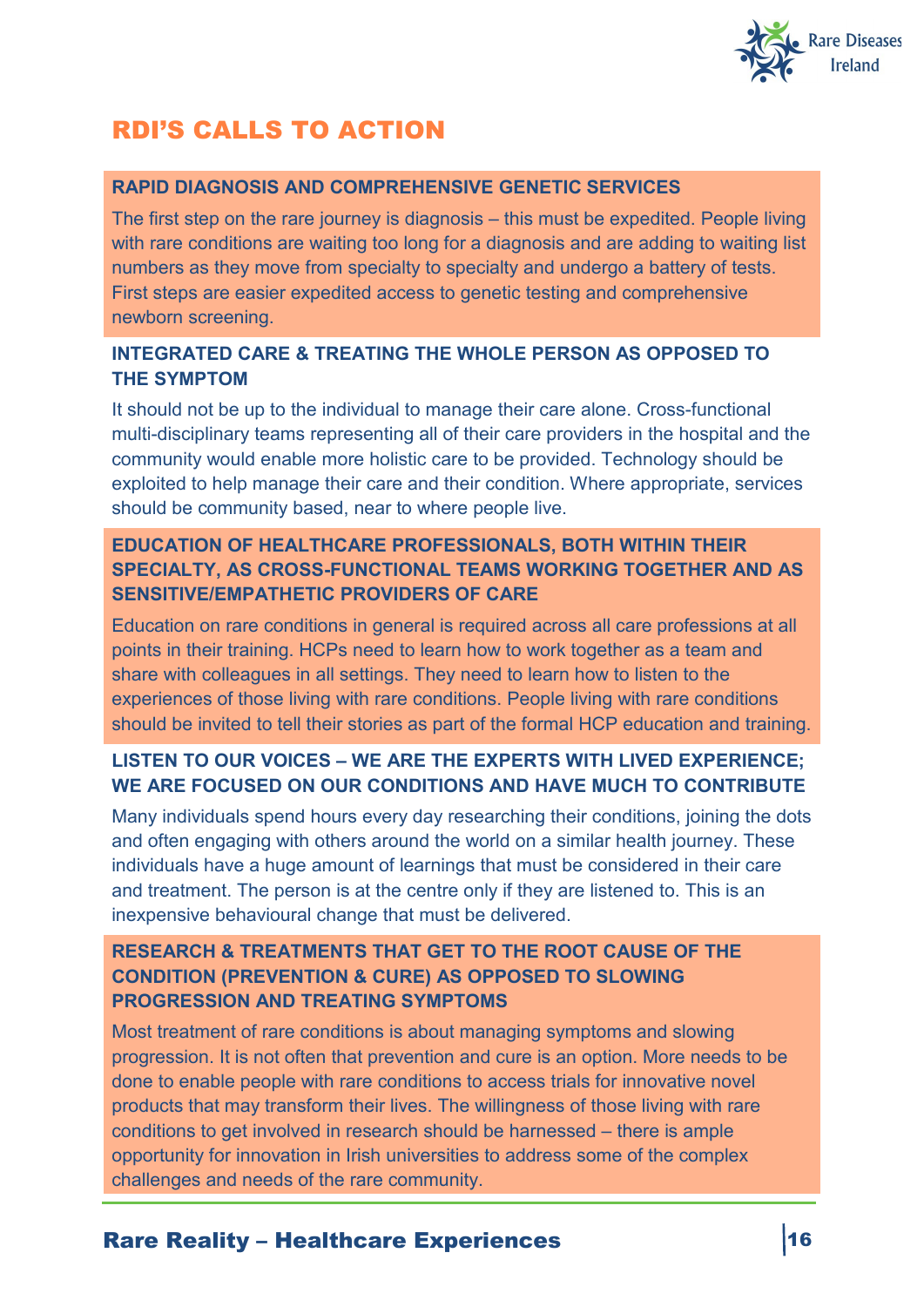

### ACKNOWLEDGEMENTS

Thank you to all of those that participated in this survey, freely giving both their time and their expertise - we very much value and appreciate their experience and insights.

Thank you to the patient organisations and members and other stakeholders who circulated this survey and for their continuing support of Rare Disease Ireland.